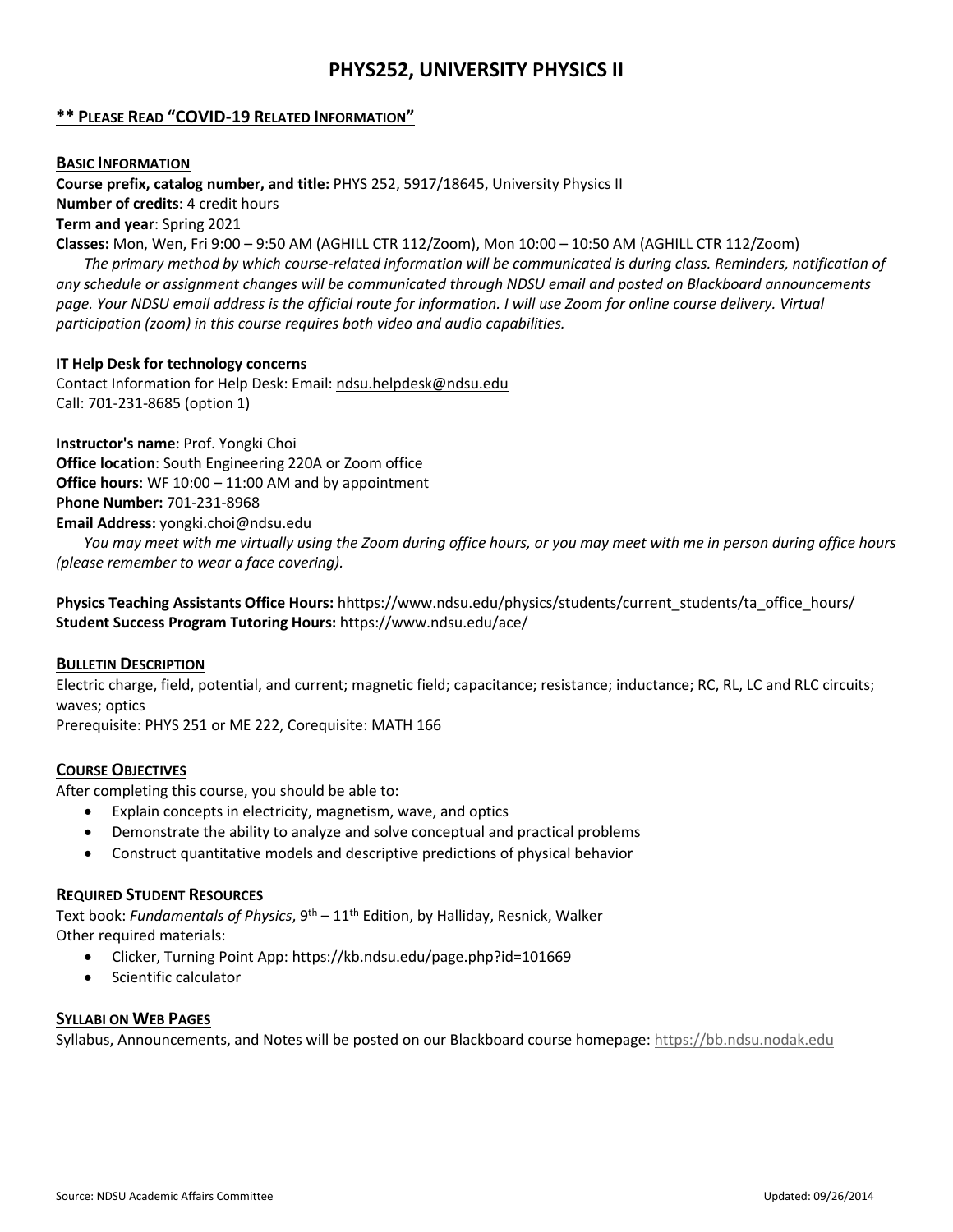## **HOMEWORK ASSIGNMENTS**

Weekly homework will be posted on the web-based *LON-CAPA* homepage [\(http://www.ndsu.edu/physics/lon\\_capa\)](http://www.ndsu.edu/physics/lon_capa). All homework assignments are due on the dates specified. *Late submission will not receive credit.* Follow the login instructions to access our course.

LON-CAPA instruction: Your username will be your *firstname.lastname* in your NDSU email. For example, if your NDSU email is *albert.einstein@ndsu.edu*, then your username is *albert.einstein.* You will establish a password by selecting the "Forgot password?" when you first log-in to the system. For help using LON-CAPA, please contact Physics staff, Paul Omernik (paul.omernik@ndsu.edu, South Engineering 110).

| Week           | <b>Topic</b>                                         | <b>Reading / Assignment</b> |
|----------------|------------------------------------------------------|-----------------------------|
| 1              | Coulomb's Law                                        | Chapter 21                  |
| $\overline{2}$ | <b>Electric Field</b>                                | Chapter 22                  |
| 3              | Gauss' Law                                           | Chapter 23                  |
| 4              | <b>Electric Potential</b>                            | Chapter 24                  |
| 5              | Capacitance                                          | Chapter 25                  |
| 6              | <b>Current and Resistance</b>                        | Chapter 26                  |
| 7              | <b>Circuits</b>                                      | Chapter 27                  |
| 8              | <b>Magnetic Fields</b>                               | Chapter 28                  |
| 9              | Magnetic Fields Due to Currents                      | Chapter 29                  |
| 10             | <b>Spring Break</b>                                  | Mar 15-19                   |
| 11             | Induction and Inductance                             | Chapter 30                  |
| 12             | Electromagnetic Oscillations and Alternating Current | Chapter 31                  |
| 13             | Maxwell's Equations; Magnetism of Matter             | Chapter 32                  |
| 14             | <b>Electromagnetic Waves</b>                         | Chapter 33                  |
| 15             | Images                                               | Chapter 34                  |
| 16             | Interference                                         | Chapter 35                  |
| 17             | Diffraction                                          | Chapter 36                  |
|                | Exam 1-5 (covering 2-4 chapters)                     |                             |

## **COURSE SCHEDULE/OUTLINE/CALENDAR OF EVENTS**

**\* HOLIDAY – NO CLASS: JAN 18 (MLK DAY), FEB 15 (PRESIDENTS' DAY), SPRING BREAK (MAR 15-19), SPRING RECESS (APR 2-5)**

## **EVALUATION PROCEDURES AND GRADING CRITERIA**

Final letter grades for the course will be computed using the following weights:

- Homework Assignment 200 points (correct responses to 70% of the homework will earn max. 200 pts)
- Five Exams 400 points (your best 4 out 5 exam scores)
- Total Points 600 points
- Extra credit: Quiz/Clicker questions (35 points), Midterm survey (15 points)

#### **NO MAKE-UP EXAMS ARE ALLOWED**

Grades: A: > 90 %, B: 80 to < 90%, C: 70 to < 80 %, D: 60 to < 70%, F: < 60 %

#### **SPECIAL NEEDS**

Any students with disabilities or other special needs, who need special accommodations in this course, are invited to share these concerns or requests with the instructor and contact the [Disability Services Office \(www.ndsu.edu/disabilityservices\)](http://www.ndsu.edu/disabilityservices/) as soon as possible.

#### **ACADEMIC HONESTY**

The academic community is operated on the basis of honesty, integrity, and fair play. NDSU Policy 335: Code of Academic [Responsibility and Conduct](http://www.ndsu.edu/fileadmin/policy/335.pdf) applies to cases in which cheating, plagiarism, or other academic misconduct have occurred in an instructional context. Students found guilty of academic misconduct are subject to penalties, up to and possibly including suspension and/or expulsion. Student academic misconduct records are maintained by the [Office of Registration and Records.](http://www.ndsu.edu/registrar/)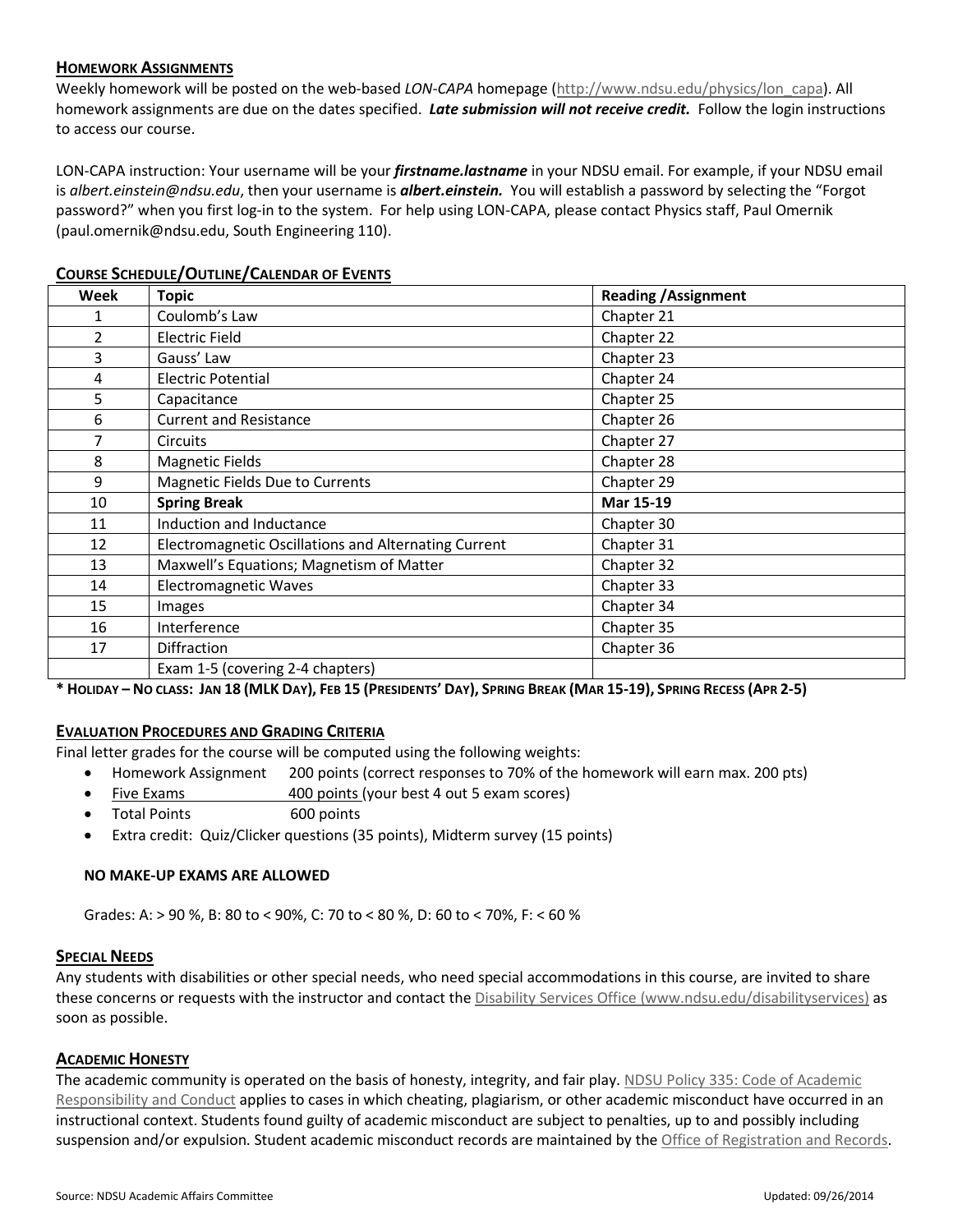Informational resources about academic honesty for students and instructional staff members can be found at [www.ndsu.edu/academichonesty.](http://www.ndsu.edu/academichonesty)

## **EMAIL COMMUNICATION**

Please follow following guidelines:

- Use your NDSU email, not your yahoo or gmail account
- Begin your email "Dr. Choi or Prof. Choi", do not use "Hey" or "Hi there"
- Type **Phys252** and **the subject** of your email **in the subject line** (e.g. "**Phys252 missing homework"**)
- Sign your email with **your name and student ID number**

\*The instructor reserves the right to adjust or modify this syllabus if it is deemed beneficial to student learning

# **COVID-19 RELATED INFORMATION**

## **HEALTH AND SAFETY EXPECTATIONS**

NDSU web resource for information on COVID-19: https://www.ndsu.edu/admission/fall\_2020\_prelim\_plan

NDSU guidance on face coverings, physical distancing, and sanitation

- NDSU requires students to wear face coverings in classrooms. Wearing face coverings helps reduce the risk to others in case you are infected but do not have symptoms.
- **You must properly wear a face covering (covering both the mouth and nose) for the entirety of the class.**
- **If you fail to properly wear a face covering, you will not be admitted to the classroom. However, you may choose to participate in the class remotely**. The following will be used as needed: referral to Dean of Students Office or administrative removal from class. Students who cannot wear a face covering due to a medical condition or disability may seek accommodation through Disability Services (701-231-8463; [https://www.ndsu.edu/disabilityservices/\)](https://www.ndsu.edu/disabilityservices/).
- Disinfecting supplies are provided for you to disinfect your learning space. You may also use your own disinfecting supplies.
- Students should observe social distancing guidelines whenever possible. Students should avoid congregating around instructional space entrances before or after class. Students should exit the instructional space immediately after the end of class to ensure social distancing and allow for the persons attending the next scheduled class to enter the classroom.
- In accordance with NDSU Policy 601, failure to comply with instructions, including this syllabus, may be handled according to the Code of Student Conduct resolution process and may result in disciplinary sanction.
- No food and drink are allowed in the class.

## **ATTENDANCE EXPECTATIONS**

According t[o NDSU Policy 333 \(www.ndsu.edu/fileadmin/policy/333.pdf\),](http://www.ndsu.edu/fileadmin/policy/333.pdf) attendance in classes is expected. Veterans and student service members with special circumstances or who are activated are encouraged to notify the instructor as soon as possible and are encouraged to provide Activation Orders.

- Students are expected to attend every class and remain in class for the duration of the session when it is safe to do so in accordance with NDSU guidance regarding COVID19.
- In this course students should participate in the course mostly face-to-face. When needed, students are also able to participate virtually in synchronous or asynchronous discussions and activities and submit assignments virtually.
- While the late participation policy for this course is outlined below, please note that I will be flexible regarding deadlines for students who are experiencing illness or other challenges related to COVID-19. Please contact me as early as possible if you think you may not be able to complete an assignment or participate in the course due to illness.
- This semester due to COVID-19, I do not have an attendance policy as I normally would. Do not come to class if you are sick. You can view the lectures remotely and ask any questions you have on Backboard Ultra (or Zoom).